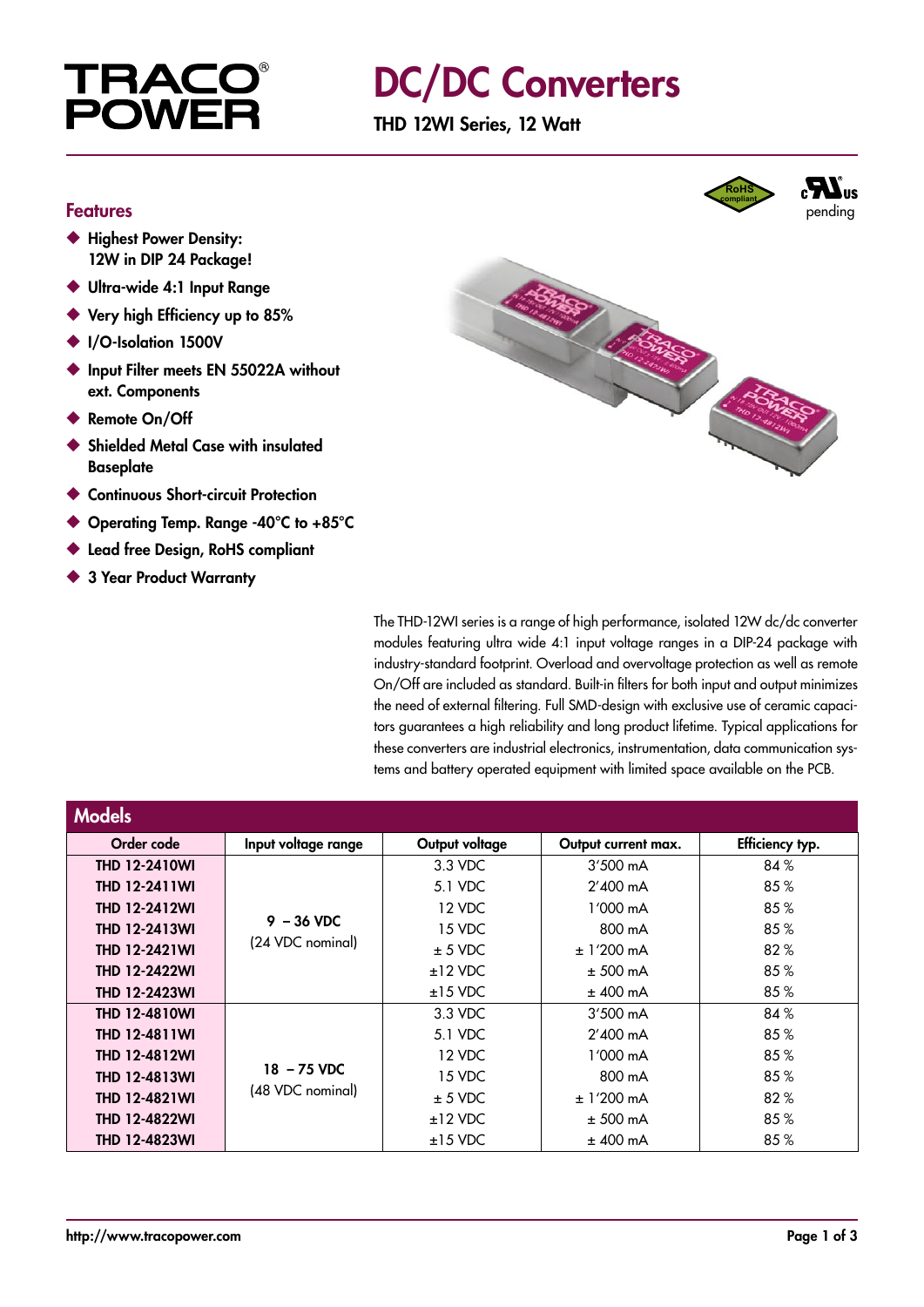# **TRACO®**<br>POWER

| <b>Input Specifications</b>                                              |                                 |                                                            |                                                                                                   |
|--------------------------------------------------------------------------|---------------------------------|------------------------------------------------------------|---------------------------------------------------------------------------------------------------|
| Input current (no load)                                                  |                                 | 12 Vin models: t.b.a.                                      |                                                                                                   |
|                                                                          |                                 | 24 Vin models:                                             | t.b.a.                                                                                            |
|                                                                          |                                 | 48 Vin models: t.b.a.                                      |                                                                                                   |
| Input current (full load)                                                |                                 | 24 Vin models: 620 mA typ.                                 |                                                                                                   |
|                                                                          |                                 | 48 Vin models:                                             | 310 mA typ.                                                                                       |
| Input voltage variation $(dv/dt)$                                        |                                 |                                                            | $5 V /$ ms, max.                                                                                  |
|                                                                          |                                 |                                                            | (complies to ETS 300 132 part. 4.4)                                                               |
| Start-up voltage / under voltage lockout                                 |                                 | 24 Vin models:                                             | 9 VDC / 8 VDC typ.                                                                                |
|                                                                          |                                 | 48 Vin models:                                             | 18 VDC / 16 VDC typ.                                                                              |
| Surge voltage (100 msec. max.)                                           |                                 | 24 Vin models:<br>48 Vin models:                           | 50 V max.<br>100 V max.                                                                           |
| Conducted noise (input)                                                  |                                 |                                                            | EN 55022 level A, FCC part 15, level A                                                            |
|                                                                          |                                 |                                                            | EN 61000-4-2, Perf. Criteria B                                                                    |
| ESD (input)<br>Fast Transient (input)                                    |                                 |                                                            | EN 61000-4-4, Perf. Criteria B                                                                    |
|                                                                          |                                 |                                                            | EN 61000-4-5, Perf. Criteria B                                                                    |
| Surge (input)                                                            |                                 |                                                            |                                                                                                   |
| <b>Output Specifications</b>                                             |                                 |                                                            |                                                                                                   |
| Voltage set accuracy                                                     |                                 |                                                            | ± 1.2 %                                                                                           |
| Regulation                                                               |                                 | - Input variation Vin min. to Vin max.                     | $0.2 %$ max.                                                                                      |
|                                                                          | $-$ Load variation $10 - 100 %$ | single output models:<br>dual output models balanced load: | $0.5%$ max.<br>$1.0 %$ max.                                                                       |
|                                                                          |                                 | dual output models unbalanced load:                        | 5.0 % max.                                                                                        |
| Transient response setting time (25% load step change)                   |                                 |                                                            | $250$ ps                                                                                          |
| Ripple and noise (20 MHz Bandwidth)                                      |                                 |                                                            | 85 mVpk-pk max.                                                                                   |
| Temperature coefficient                                                  |                                 |                                                            | $\pm$ 0.02 % /K                                                                                   |
|                                                                          |                                 |                                                            |                                                                                                   |
| Start up time (nominal Vin and constant resistive load)<br>- at power on |                                 |                                                            | 450 ms typ.                                                                                       |
|                                                                          | - at remote on                  |                                                            | 5 ms typ.                                                                                         |
| Output current limitation                                                |                                 |                                                            | 150% typ. of lout max., constant current                                                          |
| Over-voltage protection (only single output models)                      |                                 | 3.3 VDC models:                                            | 3.9 VDC                                                                                           |
|                                                                          |                                 | 5.1 VDC models:                                            | 6.2 VDC                                                                                           |
|                                                                          |                                 | 12 VDC models: 15 VDC                                      |                                                                                                   |
|                                                                          |                                 | 15 VDC models:                                             | 18 VDC                                                                                            |
| Short circuit protection                                                 |                                 |                                                            | indefinite, automatic recovery                                                                    |
| Minimum load                                                             |                                 |                                                            | 10% of rated max. current (operation at lower<br>load condition will not damage these converters, |
|                                                                          |                                 |                                                            | however, they may not meet all listed specifica-                                                  |
|                                                                          |                                 |                                                            | tions)                                                                                            |
| Capacitive load                                                          |                                 | 3.3 & 5.1 Vout models:                                     | 2000 µF max.                                                                                      |
|                                                                          |                                 | 12 Vout models:                                            | 430 µF max.                                                                                       |
|                                                                          |                                 | 15 Vout models:                                            | 300 µF max.                                                                                       |
|                                                                          |                                 | $\pm$ 5 Vout models:                                       | $±$ 1250 µF max.                                                                                  |
|                                                                          |                                 | $\pm$ 12 Vout models:                                      | $±$ 200 µF max.                                                                                   |
|                                                                          |                                 | $\pm$ 15 Vout models:                                      | $±$ 120 µF max.                                                                                   |

All specifications valid at nominal input voltage, full load and +25°C after warm-up time unless otherwise stated.